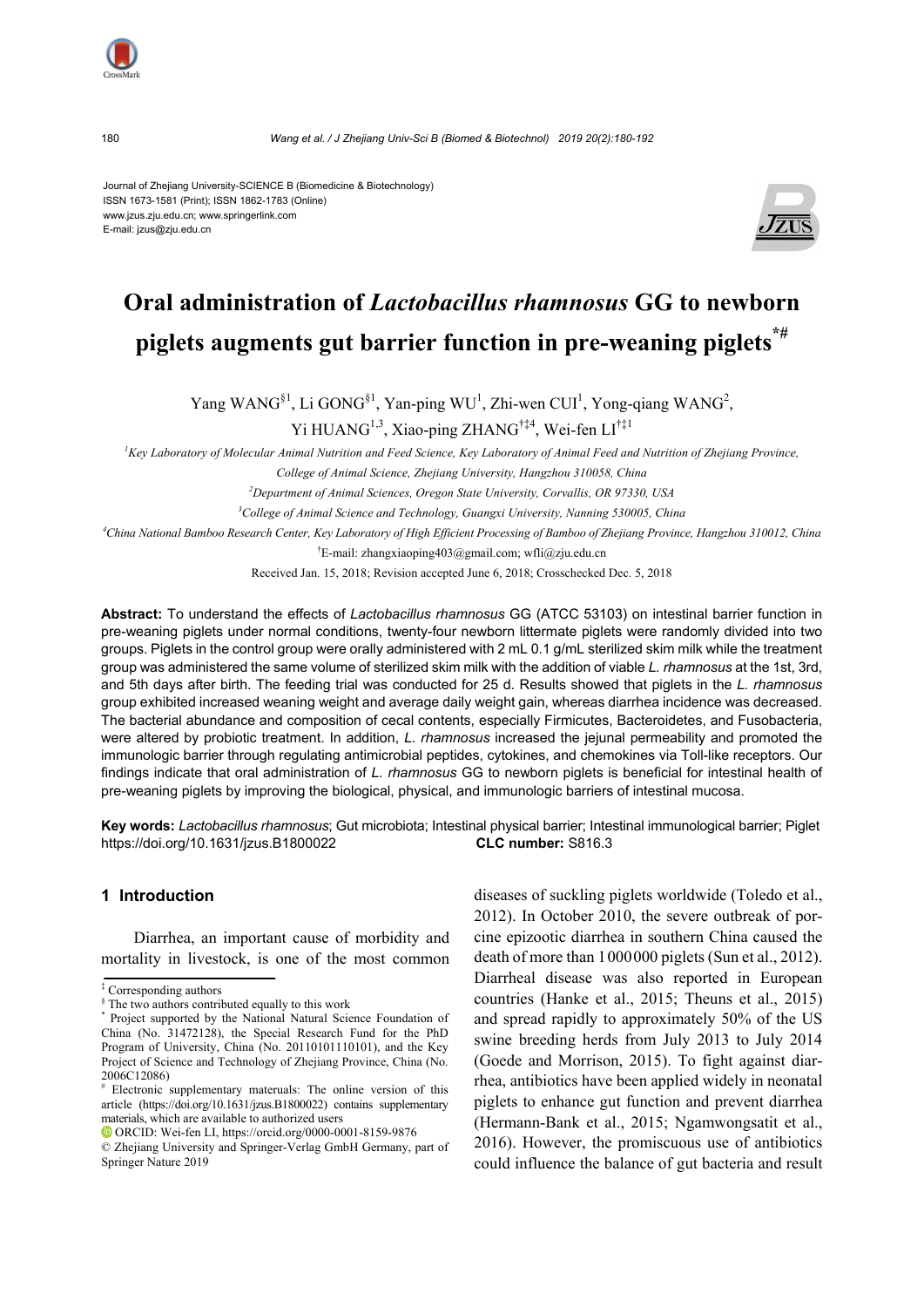in the emergence and spread of resistant bacteria (Kemper, 2008). Since bacterial colonization of the mammalian gastrointestinal tract begins at birth (Hermann-Bank et al., 2015), it is necessary to establish a healthy intestinal microbiota of newborn suckling piglets. Gut microbiota constitutes the intestinal biological barrier (Natividad and Verdu, 2013; Kelly et al., 2015), prevents pathogen colonization, and converts indigestible substances into digestible components that benefit the host and help in the maturation of the gastrointestinal tract as well as of the immune system (Guarner and Malagelada, 2003; Bauer et al., 2006; Ley et al., 2008; Koenig et al., 2011). As well as the biological barrier, the physical barrier and immune mediators are also important in defending against pathogens (McCracken and Lorenz, 2001). In the presence of an intact epithelial cell layer, the paracellular pathway between cells must be sealed. This function is achieved by a physical barrier, especially tight junctions, which are multi-protein complexes to limit solute flux along the paracellular pathway. The tight junction is, therefore, the rate-limiting step in transepithelial transport and the principal determinant of mucosal permeability (Turner, 2009). Additionally, the cytokines and chemokines secreted by enterocytes and the antimicrobial peptides secreted by Paneth cells could regulate bacterial interactions with the mucosal surface, so as to maintain the intestinal immune homeostasis (Rescigno, 2011).

Probiotics are nonpathogenic bacteria that exert a beneficial influence on host health, physiology, or both (Rajput et al., 2013), and further improve intestinal structure, aid in the development of immunity to defend against pathogens, and subsequently improve growth performance (Lei et al., 2013). In animal production, several selected probiotics have been applied to improve animal health and performance, such as *Lactobacillus*, *Streptococcus*, *Saccharomyces*, *Aspergillus*, and *Bacillus* species (Tannock, 2001). As a prominent probiotic member, *Lactobacillus*  could augment intestinal health by modulating the gut microbiota of mice with metabolic syndrome (Wang et al., 2015), attenuating the negative effects of alcohol on mouse tight junction expression (Chen et al., 2016), and activating the gut mucosal immune system of mice (Galdeano and Perdigón, 2006). Although there are some reports on probiotics' effects on pig intestinal barrier functions (Zhang et al., 2010; Li et al.,

2012; Deng et al., 2013; Hou et al., 2015), few studies have administered *Lactobacillus rhamnosus* to newborn piglets in the first few days after birth to determine its protective effects on intestinal functions without challenging with pathogens. Therefore, this study was conducted to determine the effects of orally administered *L. rhamnosus* on the intestinal barrier function in pre-weaning piglets under normal conditions.

#### **2 Materials and methods**

#### **2.1 Bacterial preparation**

The *L. rhamnosus* GG (ATCC 53103) in freezedried powder form was purchased from the China Center of Industrial Culture Collection (CICC), and cultured in de Man-Rogosa-Sharpe (MRS) medium (Oxoid, Basingstoke, UK) in anaerobic condition at 37 °C until reaching the logarithmic phase. Then the bacterial strain was separated by centrifugation (15 min at 3000*g*) and washed twice with sterile phosphatebuffered saline (pH 7.4). Thereafter, the bacteria were re-suspended in 0.1 g/mL sterile skim milk made from cows' milk powder to prepare the required concentration  $(5 \times 10^8 \text{ CFU/mL}).$ 

#### **2.2 Animals and treatments**

Six sows (Duroc×Landrace×Yorkshire) were participants in this experiment. Four newborn piglets with similar initial weights were selected from each sow's offspring. The twenty-four newborn piglets were then randomly divided into two groups. Each group had three litters with four pigs per litter (half male and half female). The basal diet was supplemented with minerals and vitamins to meet or exceed the requirements for pigs (National Research Council, 1998). All pigs were fed ad libitum. The experiment was approved by and performed in accordance with the guidelines of the Zhejiang University Animal Care and Use Committee, Hangzhou, China. Piglets in the control group were orally administered with 2 mL of sterile skim milk, while the treatment group (*L. rhamnosus* group) received the same volume of sterile skim milk suspended with viable *L. rhamnosus*  $(5 \times 10^8 \text{ CFU/mL})$ by gavage at the 1st, 3rd, and 5th days after birth. From Day 12, piglets were provided with free access to water and a supplemented pre-starter feed. Body weights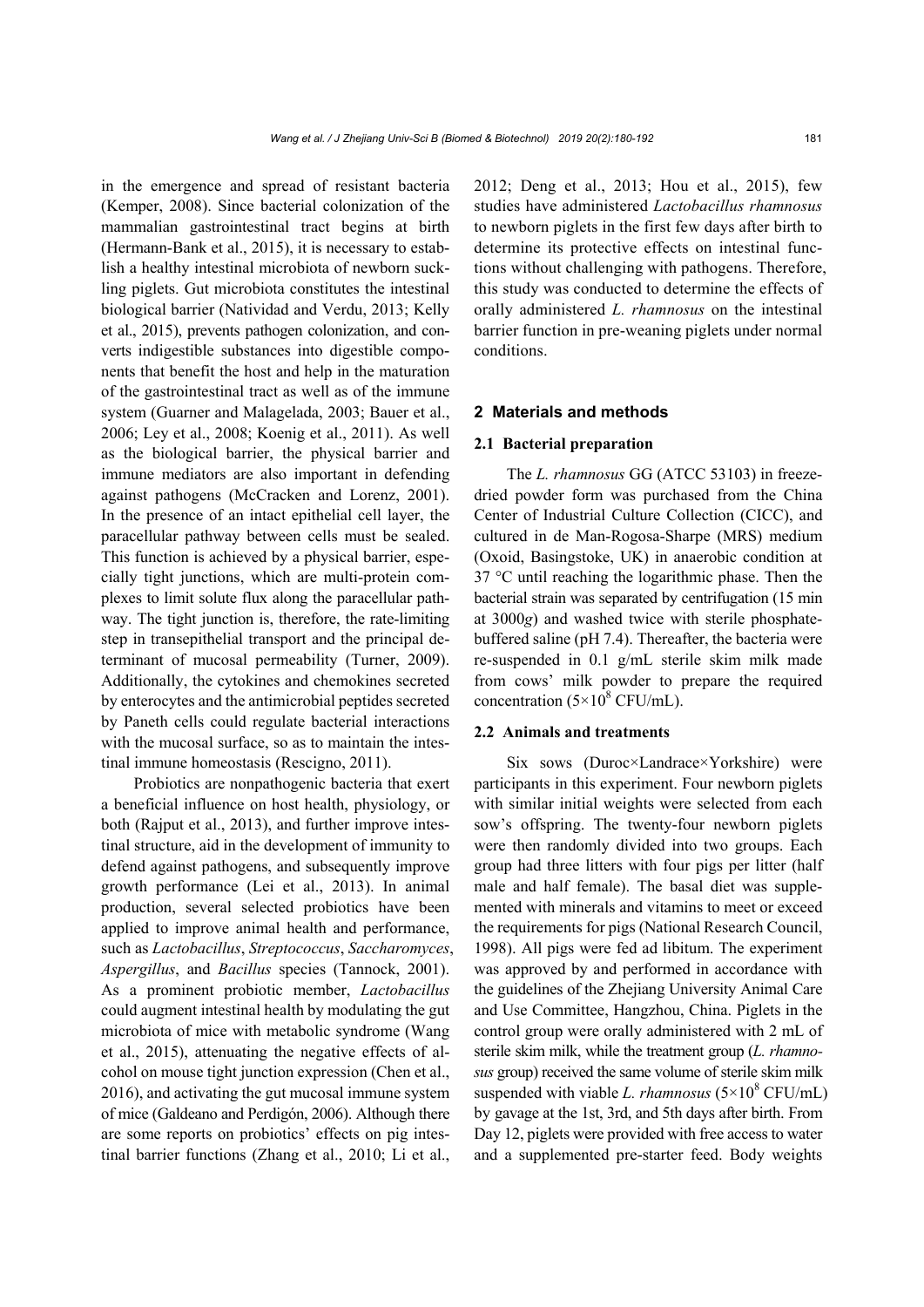were recorded at the beginning and the weaning day (the 25th day) in this experiment. Diarrhea was observed every day. Composition and nutrient levels in the diets of sows are listed in Tables S1 and S2, respectively. Composition and nutrient levels in the diets of the pre-starter feed were listed in Tables S3 and S4, respectively. No antibiotic was added throughout the trial. The schematic flow diagram of the study design can be found in Fig. S1.

#### **2.3 Sample collection**

On Day 25, six piglets (half male and half female) were randomly picked from each group to collect intestine samples. Briefly, ketamine (11 mg/kg) and xylazine (1.5 mg/kg) were injected to minimize stress. Thereafter, chemical euthanasia was performed using an overdose of intravenous pentobarbital via a catheterized ear vein (Li et al., 2012). The mid-jejunum segments were carefully dissected and rinsed with sterilized saline. Mucosae were gently scraped off and cecal contents were carefully squeezed out, then placed in liquid nitrogen immediately, and stored at −80 °C till further analysis.

# **2.4 ELISA**

The mucosa samples were diluted 1:2  $(v/v)$  in sterile saline solution and homogenized with a glass homogenizer. Then the homogenates were centrifuged at 3000*g* for 15 min at 4 °C and supernatants were collected for the measurement of the concentrations of interleukin-6 (IL-6), IL-8, IL-10, IL-12, transforming growth factor-β1 (TGF-β1), tumor necrosis factor-α (TNF-α), and interferon-γ (IFN-γ) by porcine enzyme-linked immunosorbent assay kit (ELISA kit; R&D Systems, Inc., Minneapolis, USA) as per the manufacturer's instructions. Data are presented as pg/g wet weight (Li et al., 2012).

#### **2.5 Diamine oxidase assay**

The mucosa samples were homogenized with ice-cold physiologic saline (1:10, w/v) and centrifuged at 2000*g* for 10 min (Centrifuge, Eppendorf, Germany). Supernatant was collected for determination of the diamine oxidase (DAO) activity. The kit for DAO was obtained from Nanjing Bioengineering Institute, Nanjing, China, and the DAO value was determined by spectrophotometry according to the manufacturer's instructions.

#### **2.6 RNA extraction and qRT-PCR**

Total RNA extraction and quantitative real-time polymerase chain reaction (qRT-PCR) were performed according to Wang et al. (2017). The primer sequences used for qRT-PCR are listed in Table 1. The  $2^{-\Delta\Delta C_T}$  method was used to estimate mRNA abundance. Relative gene expression levels were normalized by the housekeeping gene glyceraldehyde-3 phosphate dehydrogenase (*GAPDH*).

#### **2.7 DNA extraction**

Genomic DNA was extracted from every cecal content sample using a TIANamp Stool DNA kit according to the manufacturer's protocols (Tiangen Biotech, Beijing, China).

### **2.8 454 pyrosequencing**

The 454 pyrosequencing was performed according to Zhang et al. (2014). Amplification of the bacterial V3 region of the 16S rRNA gene was conducted using a primer set (Casserly and Erijman, 2003), and the 5' terminus of each forward and reverse primer contained an 8-bp barcode sequence to tag specific samples (Table 2).

#### **2.9 Statistical analysis**

Data are presented as means with their standard deviations (SDs). They were analyzed with SPSS 16.0 for Windows, using independent samples *t*-test. Differences were considered statistically significant at *P*<0.05 or *P*<0.01. Different superscripts denote significant difference between groups.

#### **3 Results**

#### **3.1** *L. rhamnosus* **improved growth performance**

Compared with the control group, *L. rhamnosus* significantly increased the final body weight and daily weight gain, while decreasing the diarrhea rate from 6.41% to 4.44% (Table 3).

# **3.2** *L. rhamnosus* **regulated bacterial diversity and composition in cecal contents**

The phylogenetic differences within the intestinal microbiota were assessed by principal component analysis (PCoA) (Fig. 1). *L. rhamnosus* treatment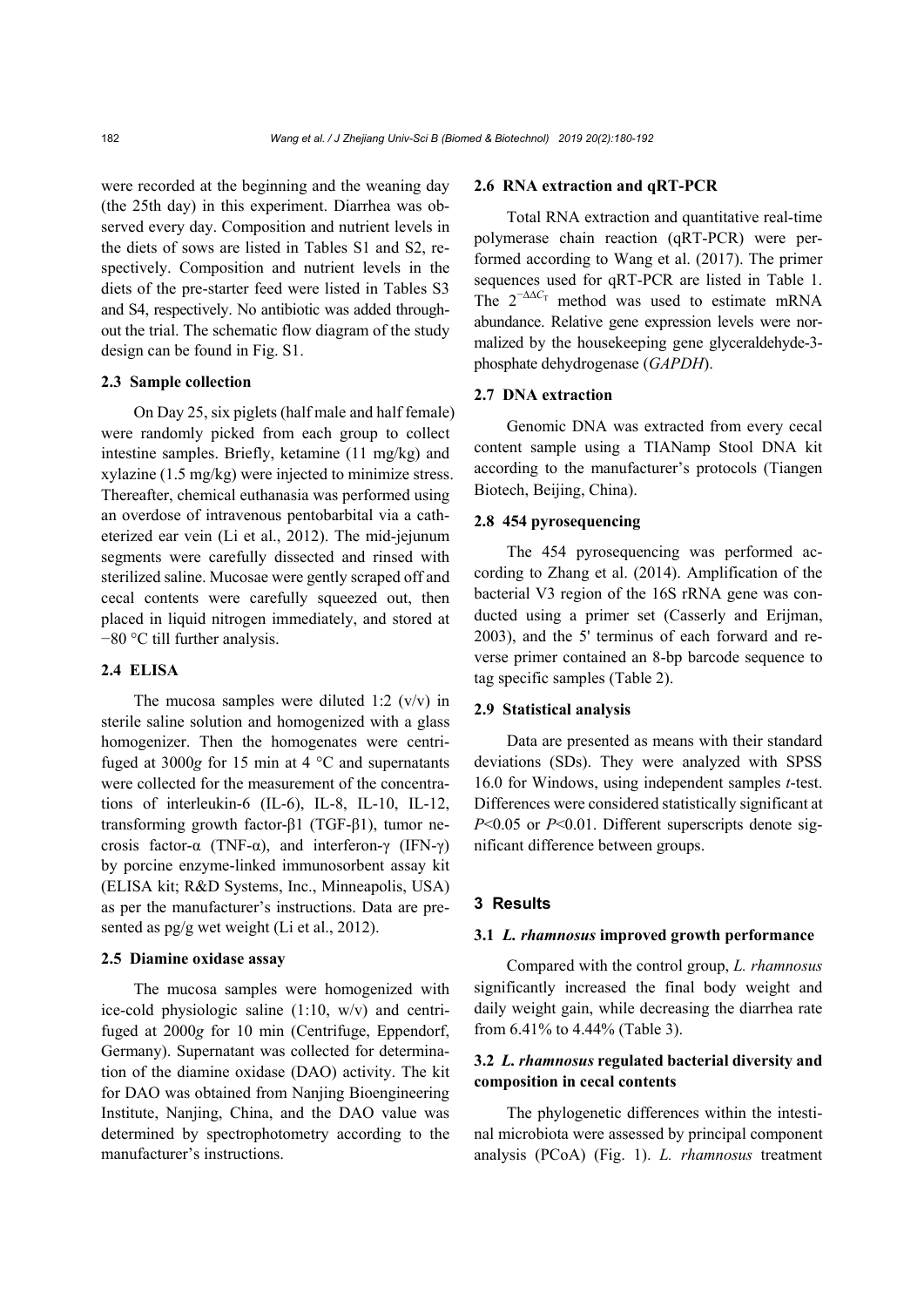| Gene<br>symbol   | Gene name                                 | GenBank<br>accession No. | Primer sequence                   | Product<br>size (bp) |
|------------------|-------------------------------------------|--------------------------|-----------------------------------|----------------------|
| <b>GAPDH</b>     | Glyceraldehyde-3-phosphate                | NM 001206359.1           | F: 5'-ATGGTGAAGGTCGGAGTGAAC-3'    | 235                  |
|                  | dehydrogenase                             |                          | R: 5'-CTCGCTCCTGGAAGATGGT-3'      |                      |
| $MUC2$           | Mucin 2                                   | XM 002347185.2           | F: 5'-ACGACTTTGACGGACACTGCT-3'    | 99                   |
|                  |                                           |                          | R: 5'-AGGGGACGTTCTCGGTGAT-3'      |                      |
| $pBD-1$          | Porcine $\beta$ -defensin-1               | NM_213838.1              | F: 5'-CGCCTCCTCCTTGTATTCCTC-3'    | 144                  |
|                  |                                           |                          | R: 5'-GGTGCCGATCTGTTTCATCTT-3'    |                      |
| $PMAP-37$        | Porcine myeloid antimicrobial NM 213863.1 |                          | F: 5'-CACCTGCAATGAGGGTGTCA-3'     | 68                   |
|                  | peptide 37                                |                          | R: 5'-GTCGCAACCGTGGTCTTCG-3'      |                      |
| <i>LYZ</i>       | Lysozyme C-2 precursor                    | NM 214392                | F: 5'-CCGCTACTGGTGTAATGATGG-3'    | 143                  |
|                  |                                           |                          | R: 5'-ATGCTTTAACGCCTAGTGGAT-3'    |                      |
| <b>OCLN</b>      | Occludin                                  | NM 001163647             | F: 5'-AATGCTTTCTCAGCCAGCGTAT-3'   | 153                  |
|                  |                                           |                          | R: 5'-GCAAGCGTGGAGGCAACA-3'       |                      |
| $ZO-I$           | Zonula occludens-1                        | XM 003121673.1           | F: 5'-GCCTCCTGAGTTTGATAGTGG-3'    | 287                  |
|                  |                                           |                          | R: 5'-CTCGGCAGACCTTGAAATAGA-3'    |                      |
| $MCP-1$          | Monocyte chemoattractant                  | NM 214214.1              | F: 5'-AGAAGAGTCACCAGCAGCAAG-3'    | 206                  |
|                  | protein-1                                 |                          | R: 5'-TAGGGCAAGTTAGAAGGAAATG-3'   |                      |
| $TNF-\alpha$     | Tumor necrosis factor- $\alpha$           | NM 214022.1              | F: 5'-CATCGCCGTCTCCTACCA-3'       | 199                  |
|                  |                                           |                          | R: 5'-CCCAGATTCAGCAAAGTCCA-3'     |                      |
| $IFN-\gamma$     | Interferon-γ                              | NM 213948.1              | F: 5'-GAGCCAAATTGTCTCCTTCTAC-3'   | 140                  |
|                  |                                           |                          | R: 5'-CGAAGTCATTCAGTTTCCCAG-3'    |                      |
| $TGF-\beta1$     | Transforming growth                       | NM 214015.1              | F: 5'-GGACCTTATCCTGAATGCCTT-3'    | 133                  |
|                  | factor- $\beta$ 1                         |                          | R: 5'-TAGGTTACCACTGAGCCACAAT-3'   |                      |
| $IL-8$           | Interleukin-8                             | NM 213867.1              | F: 5'-ATGCCAGTGCATAAATACGC-3'     | 251                  |
|                  |                                           |                          | R: 5'-TTGGGAGCCACGGAGAAT-3'       |                      |
| TLR <sub>2</sub> | Toll-like receptor 2                      | NM 213761.1              | F: 5'-GGTCCGATGCTGGTCTTTAT-3'     | 83                   |
|                  |                                           |                          | R: 5'-GCAAGTCACCCTTTATGTTATTCA-3' |                      |
| TLR9             | Toll-like receptor 9                      | NM 213958.1              | F: 5'-CCCACGACAGCCGAATAG-3'       | 122                  |
|                  |                                           |                          | R: 5'-GGAACAGGGAGCAGAGCA-3'       |                      |
| TLR6             | Toll-like receptor 6                      | NM 213760.1              | F: 5'-TCTGCTCAAGGACTTCCGTGT-3'    | 79                   |
|                  |                                           |                          | R: 5'-CAGCCCAGTGACTCCGATG-3'      |                      |
| TLR8             | Toll-like receptor 8                      | NM 214187.1              | F: 5'-GGATACCATTGCGGCGATAA-3'     | 71                   |
|                  |                                           |                          | R: 5'-CCAGGGCAGCCAACATAACT-3'     |                      |

**Table 1 Gene names, primer sequences, and product sizes** 

F: forward; R: reverse

had a distinct microbiota composition that clustered separately from control diet-fed piglets. The  $\alpha$ -diversity (richness and evenness) of the communities was measured by Shannon, chao1, PD\_whole\_tree, observed\_ species, and goods coverage's indices (Table 4). However, no significant differences were observed between the two groups. To assess specific changes in the gut microbiota, we compared the relative abundance of the phylum identified from sequencing (Fig. 2). Results showed that Firmicutes, Bacteroidetes, and Fusobacteria phyla were dominant in the control group, comprising 33.56%, 35.89%, and 15.20% of the sequences, respectively; however, in *L. rhamnosus* group, Firmicutes percentage was dominant and the Bacteroidetes proportion was decreased. Noticeably, Fusobacteria almost disappeared in the *L. rhamnosus* group (Fig. 2).



**Fig. 1 Principal component analysis for the piglets' gut microbiota**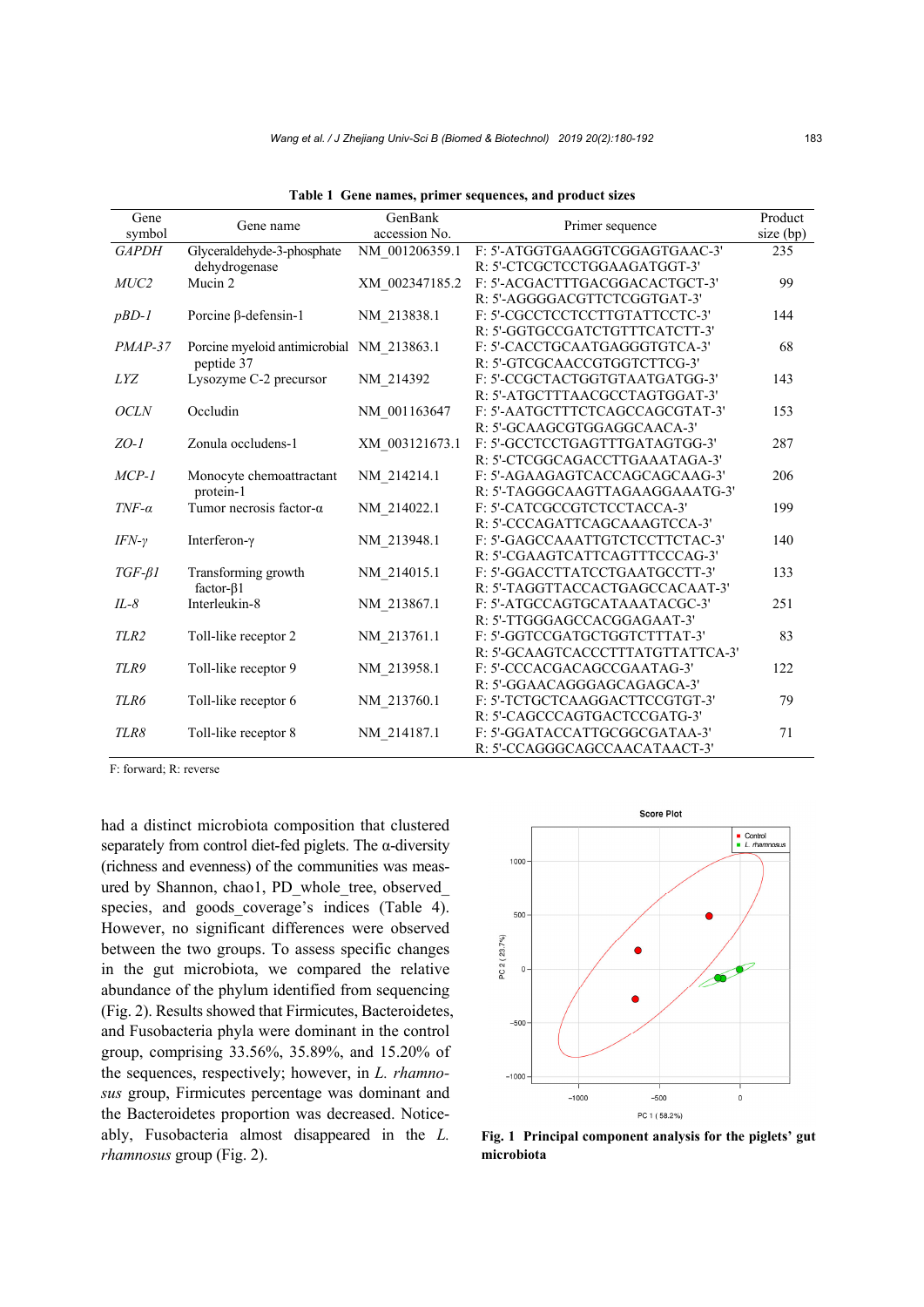| Group               | Primer   | Barcode sequence | Primer sequence $(5' \rightarrow 3')$ |
|---------------------|----------|------------------|---------------------------------------|
| Control             | $V3-60F$ | <b>AGATACTG</b>  | AGATACTGCCTACGGGAGGCAGCAG             |
|                     | $V3-60R$ |                  | AGATACTGATTACCGCGGCTGCT               |
|                     | $V3-61F$ | AGAGTATG         | AGAGTATGCCTACGGGAGGCAGCAG             |
|                     | $V3-61R$ |                  | AGAGTATGATTACCGCGGCTGCT               |
|                     | $V3-63F$ | <b>AGAGTGAT</b>  | AGAGTGATCCTACGGGAGGCAGCAG             |
|                     | $V3-63R$ |                  | AGAGTGATATTACCGCGGCTGCT               |
| <i>I. rhamnosus</i> | $V3-55F$ | <b>AGATATGT</b>  | AGATATAGCCTACGGGAGGCAGCAG             |
|                     | $V3-55R$ |                  | AGATATAGATTACCGCGGCTGCT               |
|                     | $V3-58F$ | <b>AGATAGAT</b>  | AGATAGTGCCTACGGGAGGCAGCAG             |
|                     | V3-58R   |                  | AGATAGTGATTACCGCGGCTGCT               |
|                     | $V3-62F$ | <b>AGATACAT</b>  | AGAGTAGTCCTACGGGAGGCAGCAG             |
|                     | $V3-62R$ |                  | AGAGTAGTATTACCGCGGCTGCT               |

| Table 2 Barcode sequences and primer sequences |  |  |
|------------------------------------------------|--|--|
|                                                |  |  |

| Table 3 Body weight gain and diarrhea rate of suckling piglets |  |
|----------------------------------------------------------------|--|
|----------------------------------------------------------------|--|

| Group        | Body weight at birth (kg) | Final body weight (kg)     | Daily weight gain (kg)  | Diarrhea rate $(\% )$        |
|--------------|---------------------------|----------------------------|-------------------------|------------------------------|
| Control      | $+43\pm0.03$              | $6.67 \pm 0.13^{\circ}$    | $0.22 \pm 0.01^{\circ}$ | $6.41 \pm 0.72$ <sup>a</sup> |
| L. rhamnosus | $1.38 \pm 0.04$           | $7.62 \pm 0.13^{\text{a}}$ | $0.25 \pm 0.01^{\circ}$ | $4.44\pm0.34^{b}$            |

The data followed by the different small letters in the same column are significantly different  $(P< 0.05)$ . Diarrhea rate  $(\frac{9}{2})$ =(number of piglets with diarrhea in seven days/total number of piglets in the group)×100%. Data are expressed as mean±SD (*n*=12)

**Table 4 Changes in α-diversity of gut microbiota communities** 

| Group              | Shannon         | ∑hao1               | PD whole tree    | Observed species  | Goods coverage  |
|--------------------|-----------------|---------------------|------------------|-------------------|-----------------|
| Control            | $5.15 \pm 0.71$ | $25113\pm10556$     | $11.02 \pm 3.05$ | 178.67±62.74      | $0.98 \pm 0.00$ |
| <i>i</i> rhamnosus | $5.17\pm1.18$   | $195.65 \pm 149.13$ | $9.36 \pm 2.17$  | $127.00\pm 66.47$ | $0.97\pm 0.02$  |

Data are expressed as mean±SD (*n*=3)



**Fig. 2 Composition of gut microbiota at phylum level**  The abundance is presented in terms of a percentage of the total effective bacterial sequences in the sample, which were classified using the RDP Classifier at a confidence threshold of 50%

# **3.3** *L. rhamnosus* **regulated mRNA expression of genes related to physical barrier function**

The results of expression of genes related to tight junctions in jejunal mucosa showed that the transcript level of occludin (*OCLN*) was significantly downregulated by 48.12% with *L. rhamnosus* treatment, while no significant difference was found in the zonula occludens-1 (*ZO-1*) mRNA expression between the two groups (Fig. 3). *L. rhamnosus* increased mucin-2 (*MUC-2*) gene expression slightly (Fig. 3), but DAO activity was significantly decreased (Fig. 4).

# **3.4** *L. rhamnosus* **improved intestinal immune barrier function**

Oral administration of *L. rhamnosus* significantly up-regulated the mRNA levels of porcine β-defensin-1 (*pBD-1*) and porcine myeloid antimicrobial peptide 37 (*PMAP-37*), but decreased the expression of lysozyme C-2 precursor (*LYZ*) in jejunal mucosa of the suckling piglets (Fig. 5a). Results in Fig. 5b illustrate that *L. rhamnosus* markedly upregulated the mRNA levels of both pro-inflammatory cytokines (*TNF-α*, *IFN-γ*) and the anti-inflammatory cytokine (*TGF-β1*). In the *L. rhamnosus* treatment group, chemokine *MCP-1* mRNA expression was almost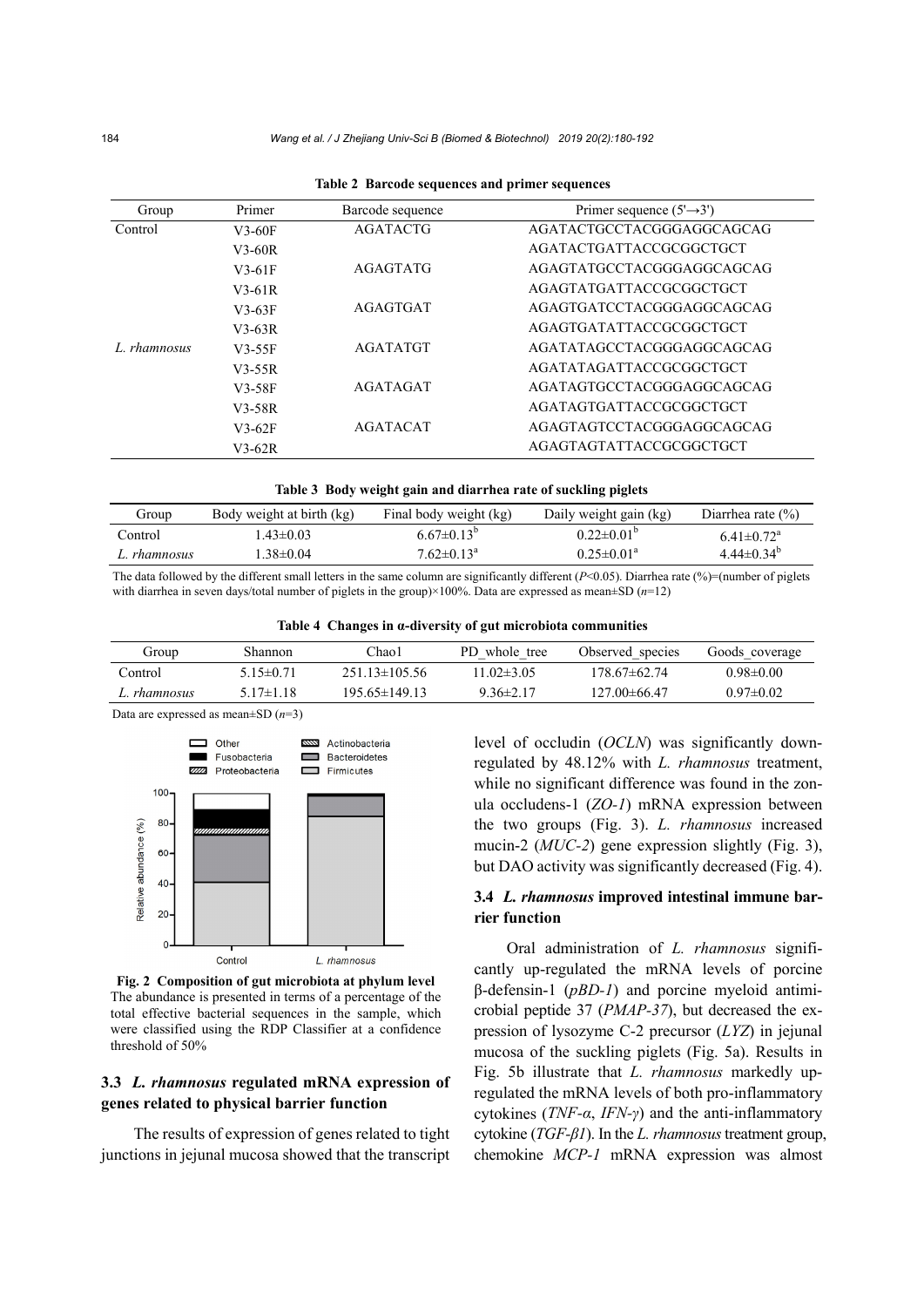quadrupled compared with that in the control group (1.00 vs. 3.88). Despite this, most of the proinflammatory cytokine concentrations in jejunal mucosa were significantly decreased in the *L. rhamnosus*  group, including IL-1β, IL-6, IL-12, IL-8, and TNF-α, whereas the IFN-γ concentration was increased (Table 5), which was in line with the qRT-PCR result (Fig. 5b). Additionally, production of anti-inflammatory cytokines, such as IL-10 and TGF-β1, was markedly increased with oral administration of *L. rhamnosus* (Table 5).

# **3.5** *L. rhamnosus* **regulated transcript levels of key genes involved in innate immune signaling pathways in jejunal mucosa**

In the *L. rhamnosus* group, Toll-like receptor 2 (*TLR2*), *TLR9*, and myeloid differentiation-2 (*MD-2*) mRNA expression levels were dramatically up-regulated. However, no significant difference was observed in *TLR6* or *TLR8* expression between the two groups (Fig. 5c). To determine whether *L. rhamnosus* played





The different capital letters on the bar mean that the values are very significantly different (*P*<0.01). Data are expressed as mean $\pm$ SD ( $n$ =6)

a role in innate immune signaling pathways, we detected mRNA expression of TGF-β activated kinase 1 (*TAK1*), TNF receptor associated factor 6 (*TRAF6*), c-Jun N-terminal kinase (*JNK*), *p38* and peroxisome proliferator activated receptor *γ* (*PPARγ*) (Fig. 5d), but only *TRAF6* expression was significantly increased by *L. rhamnosus*.

# **4 Discussion**

Immediately after birth, the gastrointestinal tract of neonates is involved in a process of microbiota colonization and succession (Mackie et al., 1999; Gaskins et al., 2008). Increasing evidence has suggested that early exposure with desirable microbiota could alter the pattern of microbial succession as well as immunological maturation (Rakoff-Nahoum and Medzhitov, 2008; Hou et al., 2015). The use of probiotics in piglet nutrition has been increasingly discussed in recent years (Taras et al., 2006; Ayala et al.,



**Fig. 4 DAO activity in jejunal mucosa of piglets**  The different capital letters on the bar mean that the values are very significantly different (*P*<0.01). Data are expressed as mean $\pm$ SD ( $n$ =6)

| Group        | IL-1 $\beta$ (pg/g)               | IL-6 $(pg/g)$                    | IL-12 $(pg/g)$                 | TNF- $\alpha$ (pg/g)           |
|--------------|-----------------------------------|----------------------------------|--------------------------------|--------------------------------|
| Control      | $3244.33 \pm 90.22^{\text{A}}$    | $164.43\pm9.30^{\rm A}$          | $263.24\pm16.01^{\rm A}$       | $96.95 \pm 11.76$ <sup>A</sup> |
| L. rhamnosus | $2133.55\pm46.21^{\mathrm{B}}$    | 89 78 $\pm$ 5 22 <sup>B</sup>    | 161.14 $\pm$ 4.39 <sup>B</sup> | $31.62\pm3.63^{\rm B}$         |
| Group        | IFN- $\gamma$ (pg/g)              | IL-8 $(pg/g)$                    | IL-10 $(pg/g)$                 | $TGF-\beta1 (pg/g)$            |
| Control      | $4721.51 \pm 268.08^{\mathrm{B}}$ | $25102.68\pm468.97^{\rm A}$      | $199.16\pm14.92^{\rm B}$       | $149.19 \pm 3.78$ <sup>B</sup> |
| L. rhamnosus | $6733.47\pm254.09^{\mathrm{A}}$   | $14776.40\pm512.04^{\mathrm{B}}$ | $242.55\pm9.01^{\mathrm{A}}$   | $20097 \pm 744$ <sup>A</sup>   |

**Table 5 Production of cytokines and chemotactic factor in jejunal mucosa of suckling piglets** 

The data followed by different capital letters in the same column are very significantly different  $(P< 0.01)$ . Data are expressed as mean $\pm SD$ (*n*=6)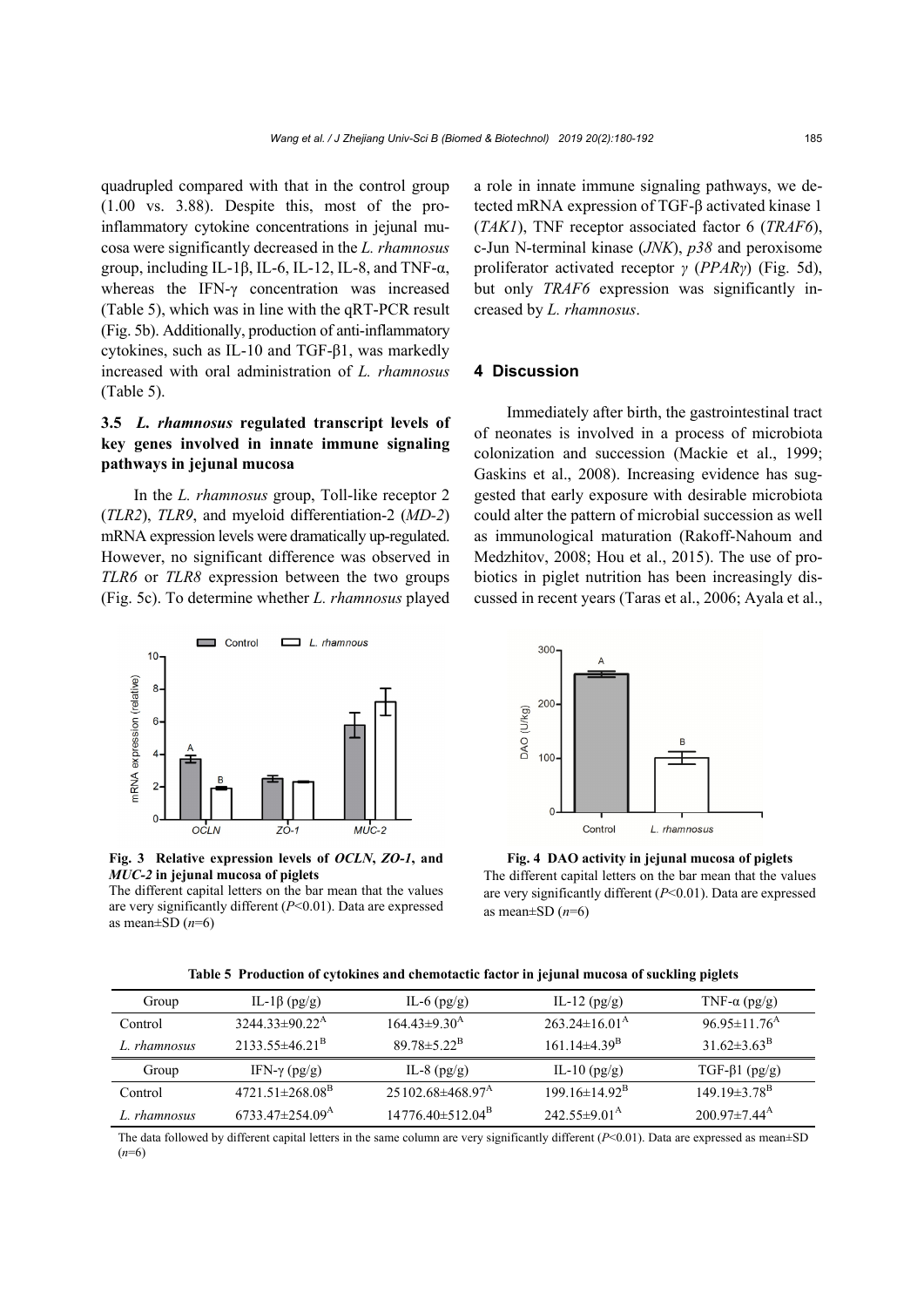

**Fig. 5 Effect of** *L. rhamnosus* **on the immune barrier function of piglets** 

(a) Relative expression of *pBD-1*, *PMAP-37*, and *LYZ* in jejunal mucosa; (b) Relative expression of cytokine and chemotactic factor genes in jejunal mucosa; (c) Relative expression of *TLR* genes in jejunal mucosa; (d) Relative expression of innate immune signaling relative genes in jejunal mucosa. The different small letters or different capital letters on the bar mean that the values are significantly different (*P*<0.05) or very significantly different (*P*<0.01), respectively. Data are expressed as mean±SD (*n*=6)

2015; Patil et al., 2015). Many studies have found beneficial effects of probiotics supplementation on the growth performance and gut health of suckling piglets (Shim et al., 2005; Zeyner and Boldt, 2006; Hayakawa et al., 2016). However, little is known about the piglets' intestinal functions following *L. rhamnosus* treatment in the first few days after birth under normal conditions. Thus, the objective of this experiment is to determine whether *L. rhamnosus* administration to newborn piglets in the first few days after birth can enhance the intestinal barrier functions, including the intestinal immune function, intestinal permeability, and gut microbial composition of preweaning piglets.

As is known, *L. rhamnosus* can improve the daily weight gain of piglets (Bocourt et al., 2004a, 2004b) and ameliorate diarrhea (Guarino et al., 2009). In the present study, *L. rhamnosus* also effectively increased the growth performance of pre-weaning piglets and alleviated the diarrhea, which implied that *L. rhamnosus* might improve the function of the intestinal barrier to defend against enteric pathogens

(Nalle and Turner, 2015). Recently, accumulating evidence has suggested that gut microbiota plays a key role in gut health (Gareau et al., 2010; Flint et al., 2012). Intestinal bacterial communities are comprised of more than 1000 different species (Lozupone et al., 2012) and constitute an exceptionally diverse microbial ecosystem, which is critical for numerous physiologic processes (Stappenbeck et al., 2002; Hooper, 2004; Mazmanian et al., 2005). Genera of the phylum Firmicutes, which comprise the dominant microflora in the gut (Eckburg et al., 2005), including *Bacillus*, *Enterococcus*, *Lactobacillus*, and *Lactococcus*, play an important role in human and animal health (Haakensen et al., 2008). Although *Bacteroidetes* species also boost animal growth and health (Salyers, 1984), enterotoxigenic *B. fragilis*, a human colonic commensal, has been demonstrated to increase colonic thickness, inflammation and visible colonic tumors (Wu et al., 2009). Zhu et al. (2014) also found that *Bacteroidetes* species were more abundant in rats with colorectal cancer. *Fusobacteria* species have long been recognized in a wide spectrum of human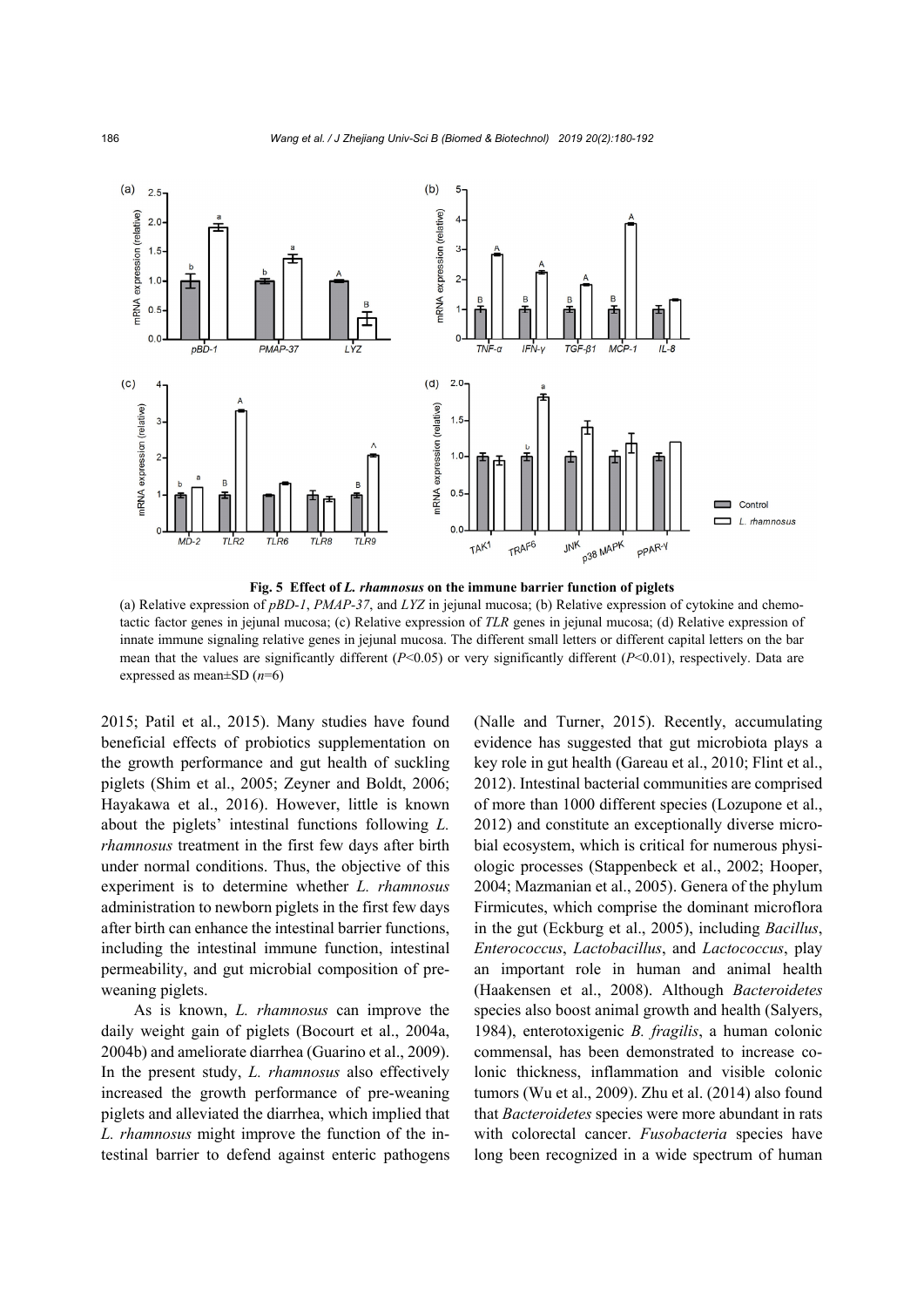infections (Klinge et al., 2002; Gmür et al., 2006; Allen-Vercoe et al., 2011). In the analysis of bacterial composition in cecal contents in this study, we observed that at the phylum level, the most remarkable result was the increase in Firmicutes and the decrease in Bacteroidetes as well as Fusobacteria with *L. rhamnosus* treatment. Similarly, the study of Angelakis and Raoult (2010) also noticed that *Lactobacillus* inoculation improved the weight gain via increasing the Firmicutes/Bacteroidetes ratio in the gut flora of newborn chicks and ducks. Hence, we speculate that *L. rhamnosus* could exert beneficial effects on piglets' health via modulating the bacterial composition, especially the abundance of Firmicutes, Bacteroidetes, and Fusobacteria.

Microflora colonization can also be influenced by intestinal MUC-2, which is a major gel-forming mucin and is in direct contact with gut bacteria (Zhang et al., 2015). It was reported that dietary *Lactobacillus* supplementation increased MUC-2 concentration (Mao et al., 2016). Here, *MUC-2* expression was also up-regulated by *L. rhamnosus*, but not to a statistically significant extent. DAO is an intracellular enzyme in the mucosal villous epithelial cells of humans and all mammals; the highest activity is detected in the jejunum and ileum (Meng et al., 2016). Following damage, necrosis, and exfoliation of the intestinal mucosal cells, DAO translocates into blood, which implies the destruction of the intestinal mucosal barrier and changes in intestinal permeability (Swank and Deitch, 1996; Sun et al., 2011). Compared with the control group, oral administration of *L. rhamnosus* significantly decreased DAO in jejunal mucosa. In addition, unlike the results in other papers (Mennigen et al., 2009; Liu et al., 2013), the tight junction *OCLN* in the present study was downregulated when exposed to *L. rhamnosus*. As far as we are concerned, when the gut epithelium is damaged, the expression of tight junction proteins can also be increased in order to repair the damage; when there is no damage or in healthier conditions, they may remain at baseline or lower expression levels.

As the biggest immune organ, the intestine can secrete some bioactive substances to defend against foreign antigens, toxins, and macromolecules. Paneth cells in the intestinal villi are secretory cells that are specialized in the production of antimicrobial peptides (Rescigno, 2011). In this study, *L. rhamnosus*

increased the mRNA expression of antimicrobial peptides *pBD-1* and *PMAP-37*. On the other hand, *LYZ* expression decreased dramatically. LYZ hydrolyzes *N*-acetylmuramic acid and *N*-acetylglucosamine, which are constituents of the peptidoglycan layer of bacterial cell walls (Balcázar et al., 2007). Gramnegative bacteria, such as *Escherichia coli*, are more resistant to LYZ than Gram-positive bacteria, such as *Lactobacillus*, because their outer membranes hinder the access of lysozyme to peptidoglycan (Callewaert and Michiels, 2010). Therefore, we conjecture that due to the elevated antibacterial ability caused by *pBD-1* and *PMAP-37*, there is no need for intestinal mucosa to express more *LYZ* to exert its bactericidal capacity and protect intestinal symbiotic bacteria in suckling piglets.

Innate immunological responses have evolved specifically to defend the intestinal mucosal interface by limiting direct bacterial contact with the epithelial surface. Enterocytes are known to serve as immunoeffector cells and are capable of secreting cytokines and chemokines to regulate inflammation (Kagnoff and Eckmann, 1997). Different strains of *Lactobacillus* species can elicit a wide range of cytokine responses in immune cells (Meijerink et al., 2010, 2012). In our findings, except for IFN-γ, levels of all the tested pro-inflammatory cytokines and chemokine were decreased, whereas levels of IL-10 and TGF-β1, the well-known anti-inflammatory cytokines, were increased in the *L. rhamnosus* group. The result of IFN-γ secretion was in line with previous studies in which *Lactobacillus* augmented the number of IFN-γ producing cells and increased the synthesis of IFN-γ in the small intestine of mice (Wen et al., 2014, 2015), as IFN-γ plays a key role in the maturation of immune cells and regulates their cellular proliferation in the intestine (Rumbo et al., 2004). As for qRT-PCR results, the *IFN-γ* and *TGF-β* transcript levels were in accordance with the ELISA results. Although mRNA expression is predictive for protein expression, in the present study, the *TNFα* and *IL-8* transcription levels were not consistent with the protein secretions. However, in previous studies, the same inconsistency also existed (Brundel et al., 2001; Guo et al., 2008), implying that there may be some post-transcriptional regulation (Brundel et al., 2001). In addition, *MCP-1* transcript level was markedly elevated by *L. rhamnosus*. Similar to our results, probiotic *L. rhamnosus*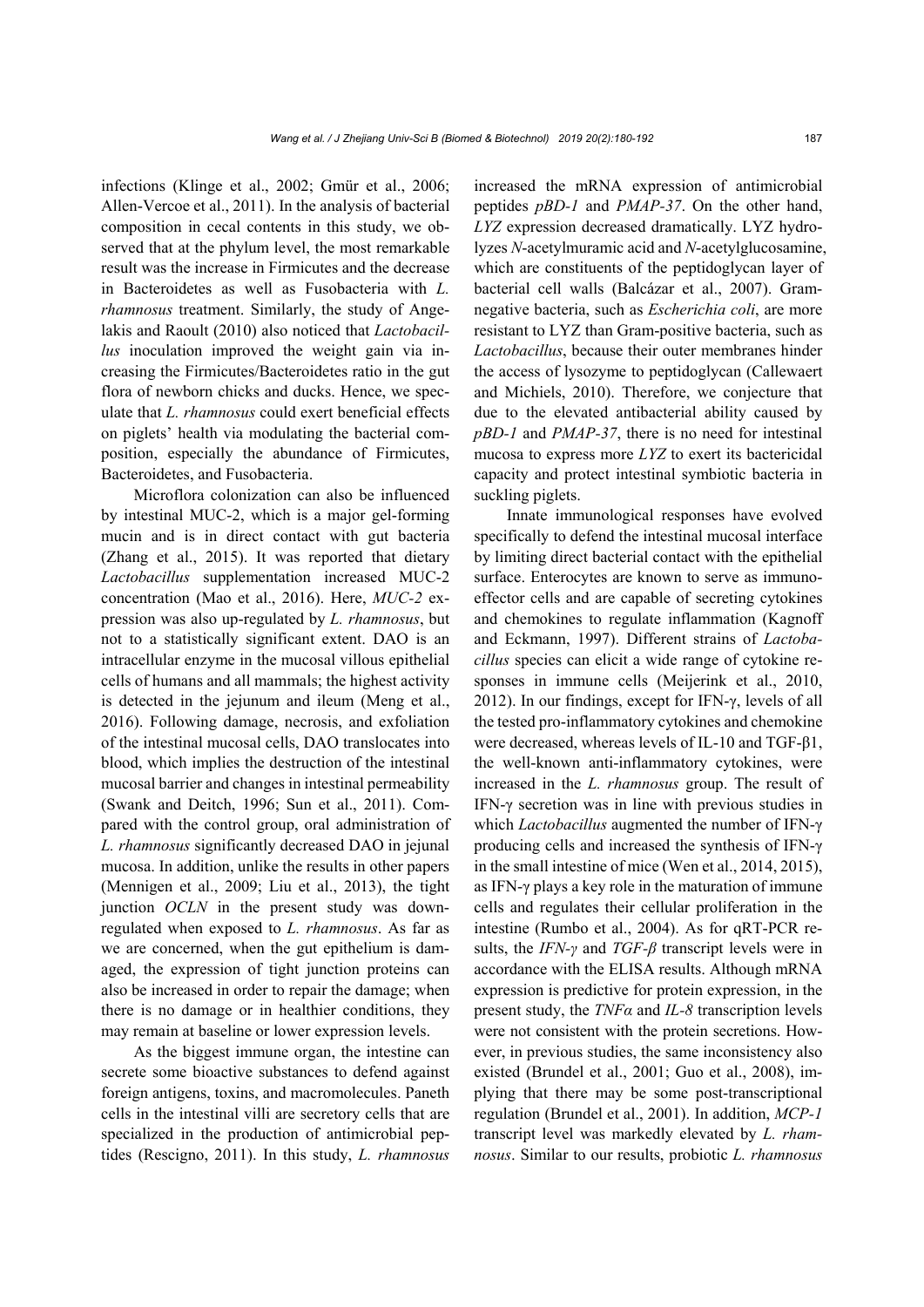GG and *E. coli* Nissle 1917 have also been reported to enhance MCP-1 expression in other studies (Lan et al., 2005; Ukena et al., 2005). MCP-1 is a proinflammatory chemokine produced by many cells, including epithelial, endothelial, and smooth muscle cells (Cushing et al., 1990; Standiford et al., 1991). These cells are important for antiviral immune responses in the peripheral circulation and in tissue (Deshmane et al., 2009). Moreover, MCP-1 shows chemotactic activity for monocytes, basophils, natural killer cells, and T lymphocytes (Ukena et al., 2005). Taken together, in this study, *L. rhamnosus* could regulate immune responses and increase the antibacterial ability in the gut of piglets through altering the production of cytokines and chemokines.

Activation of TLRs provides information about the bacterial census in the intestine and activates expression of secreted antimicrobial proteins to maintain mucosal surface-associated bacterial populations at homeostatic levels (Duerkop et al., 2009). Several studies have showed that strain-specific *Lactobacillus*  up-regulated *TLR2* and *TLR9* transcript levels in vitro (Cammarota et al., 2009; Vizoso Pinto et al., 2009). Dogi et al. (2010) also observed that *Lactobacillus*  increased the numbers of IFN-γ and TNF-α positive cells via TLR9 in mice Peyer's patches. In this research, we obtained similar results in that *L. rhamnosus* significantly elevated the expression of *MD-2*, *TLR-2*, and *TLR-9*. Noticeably, TRAF6, which is critical for TLR-mediated activation of dendritic cells (Han et al., 2015), was also induced by *L. rhamnosus*. Thus, we conclude that *L. rhamnosus* can regulate the jejunal mucosal immunologic barrier through TLRs in suckling piglets.

#### **5 Conclusions**

In conclusion, under normal conditions, oral administration of *L. rhamnosus* GG to newborn piglets is beneficial for the intestinal health of preweaning piglets by improving the biological, physical, and immunologic barriers of intestinal mucosa.

#### **Contributors**

Yang WANG and Li GONG performed the experiments and wrote the manuscript. Yan-ping WU and Zhi-wen CUI analyzed the data. Yong-qiang WANG and Yi HUANG edited the manuscript. Xiao-ping ZHANG and Wei-fen LI designed the study.

#### **Compliance with ethics guidelines**

Yang WANG, Li GONG, Yan-ping WU, Zhi-wen CUI, Yong-qiang WANG, Yi HUANG, Xiao-ping ZHANG, and Wei-fen LI declare that they have no conflict of interest.

All institutional and national guidelines for the care and use of laboratory animals were followed.

#### **References**

Allen-Vercoe E, Strauss J, Chadee K, 2011. *Fusobacterium nucleatum*: an emerging gut pathogen? *Gut Microbes*, 2(5):294-298.

https://doi.org/10.4161/gmic.2.5.18603

Angelakis E, Raoult D, 2010. The increase of *Lactobacillus* species in the gut flora of newborn broiler chicks and ducks is associated with weight gain. *PLoS ONE*, 5(5): e10463.

https://doi.org/10.1371/journal.pone.0010463

- Ayala L, Bocourt R, Castro M, et al., 2015. Effect of the probiotic additive *Bacillus subtilis* and their endospores on milk production and immune response of lactating sows. *Cuban J Agric Sci*, 49(1):71-74.
- Balcázar JL, de Blas I, Ruiz-Zarzuela I, et al., 2007. Changes in intestinal microbiota and humoral immune response following probiotic administration in brown trout (*Salmo trutta*). *Br J Nutr*, 97(3):522-527. https://doi.org/10.1017/S0007114507432986
- Bauer E, Williams BA, Smidt H, et al., 2006. Influence of the gastrointestinal microbiota on development of the immune system in young animals. *Curr Issues Intest Microbiol*, 7(2):35-51.
- Bocourt R, Savon L, Diaz J, et al., 2004a. Effect of the probiotic activity of *Lactobacillus rhamnosus* on productive and health indicators of piglets. *Cuban J Agric Sci*, 38(1): 75-79.
- Bocourt R, Savon L, Diaz J, 2004b. Effect of the probiotic activity of *Lactobacillus rhamnosus* on physiological indicators of suckling pigs. *Cuban J Agric Sci*, 38(4): 403-408.
- Brundel BJJM, van Gelder IC, Henning RH et al., 2001. Alterations in potassium channel gene expression in atria of patients with persistent and paroxysmal atrial fibrillation: differential regulation of protein and mRNA levels for  $K^+$ channels. *J Am Coll Cardiol*, 37(3):926-932. https://doi.org/10.1016/S0735-1097(00)01195-5
- Callewaert L, Michiels CW, 2010. Lysozymes in the animal kingdom. *J Biosci*, 35(1):127-160. https://doi.org/10.1007/s12038-010-0015-5
- Cammarota M, de Rosa M, Stellavato A, et al., 2009. *In vitro*  evaluation of *Lactobacillus plantarum* DSMZ 12028 as a probiotic: emphasis on innate immunity. *Int J Food Microbiol*, 135(2):90-98.

https://doi.org/10.1016/j.ijfoodmicro.2009.08.022

Casserly C, Erijman L, 2003. Molecular monitoring of microbial diversity in an UASB reactor. *Int Biodeterior Biodegrad*, 52(1):7-12.

https://doi.org/10.1016/S0964-8305(02)00094-X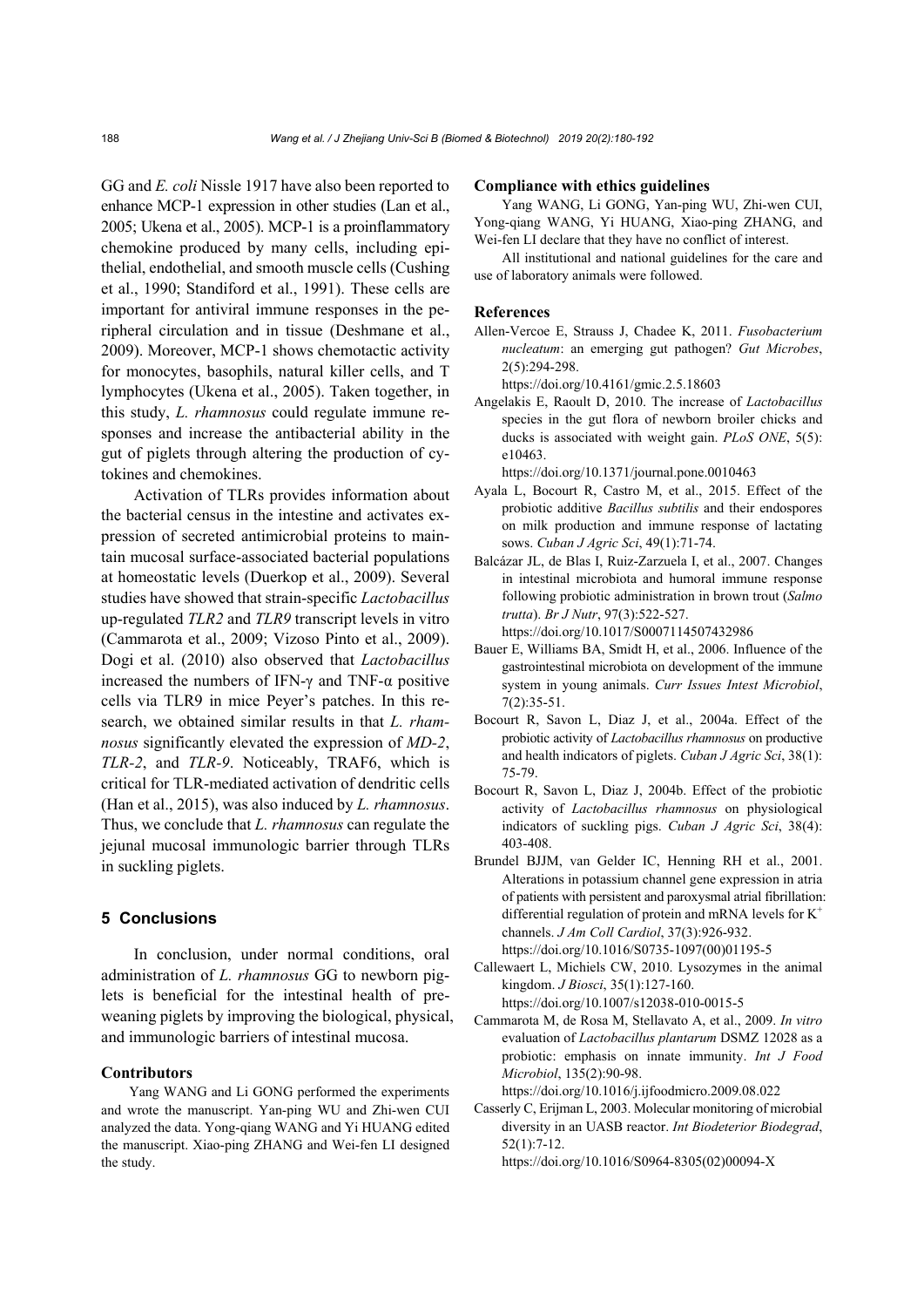- Chen RC, Xu LM, Du SJ, et al., 2016. *Lactobacillus rhamnosus* GG supernatant promotes intestinal barrier function, balances  $T_{reg}$  and  $T_H17$  cells and ameliorates hepatic injury in a mouse model of chronic-binge alcohol feeding. *Toxicol Lett*, 241:103-110. https://doi.org/10.1016/j.toxlet.2015.11.019
- Cushing SD, Berliner JA, Valente AJ, et al., 1990. Minimally modified low density lipoprotein induces monocyte chemotactic protein 1 in human endothelial cells and smooth muscle cells. *Proc Natl Acad Sci USA*, 87(13): 5134-5138.

https://doi.org/10.1073/pnas.87.13.5134

- Deng J, Li YF, Zhang JH, et al., 2013. Co-administration of *Bacillus subtilis* RJGP16 and *Lactobacillus salivarius* B1 strongly enhances the intestinal mucosal immunity of piglets. *Res Vet Sci*, 94(1):62-68.
- https://doi.org/10.1016/j.rvsc.2012.07.025 Deshmane SL, Kremlev S, Amini S, et al., 2009. Monocyte chemoattractant protein-1 (MCP-1): an overview. *J Interf Cytok Res*, 29(6):313-326.
	- https://doi.org/10.1089/jir.2008.0027
- Dogi CA, Weill F, Perdigón G, 2010. Immune response of non-pathogenic Gram(+) and Gram(−) bacteria in inductive sites of the intestinal mucosa: study of the pathway of signaling involved. *Immunobiology*, 215(1):60-69. https://doi.org/10.1016/j.imbio.2009.01.005
- Duerkop BA, Vaishnava S, Hooper LV, 2009. Immune responses to the microbiota at the intestinal mucosal surface. *Immunity*, 31(3):368-376.

https://doi.org/10.1016/j.immuni.2009.08.009

Eckburg PB, Bik EM, Bernstein CN, et al., 2005. Diversity of the human intestinal microbial flora. *Science*, 308(5728): 1635-1638.

https://doi.org/10.1126/science.1110591

Flint HJ, Scott KP, Louis P, et al., 2012. The role of the gut microbiota in nutrition and health. *Nat Rev Gastroenterol Hepatol*, 9(10):577-589.

https://doi.org/10.1038/nrgastro.2012.156

Galdeano CM, Perdigón G, 2006. The probiotic bacterium *Lactobacillus casei* induces activation of the gut mucosal immune system through innate immunity. *Clin Vaccine Immunol*, 13(2):219-226.

https://doi.org/10.1128/CVI.13.2.219-226.2006

- Gareau MG, Sherman PM, Walker WA, 2010. Probiotics and the gut microbiota in intestinal health and disease. *Nat Rev Gastroenterol Hepatol*, 7(9):503-514. https://doi.org/10.1038/nrgastro.2010.117
- Gaskins HR, Croix JA, Nakamura N, et al., 2008. Impact of the intestinal microbiota on the development of mucosal defense. *Clin Infect Dis*, 46(S2):S80-S86. https://doi.org/10.1086/523336
- Gmür R, Munson MA, Wade WG, 2006. Genotypic and phenotypic characterization of Fusobacteria from Chinese and European patients with inflammatory periodontal diseases. *Syst Appl Microbiol*, 29(2):120-130.

https://doi.org/10.1016/j.syapm.2005.07.011

- Goede D, Morrison R, 2015. Production impact study update. Swine Health Monitoring Project 08/01/2014. University of Minnesota. http://www.cvm.umn.edu/sdec/SwineDiseases/ pedv/SHMP\_14/index.htm [Accessed on July 5, 2015]
- Guarino A, Lo Vecchio A, Canani RB, 2009. Probiotics as prevention and treatment for diarrhea. *Curr Opin Gastroenterol*, 25(1):18-23. https://doi.org/10.1097/MOG.0b013e32831b4455
- Guarner F, Malagelada JR, 2003. Gut flora in health and disease. *Lancet*, 361(9356):512-519.

https://doi.org/10.1016/S0140-6736(03)12489-0

Guo Y, Xiao P, Lei S, et al., 2008. How is mRNA expression predictive for protein expression? A correlation study on human circulating monocytes. *Acta Biochim Biophys Sin*, 40(5):426-436.

https://doi.org/10.1111/j.1745-7270.2008.00418.x

- Haakensen M, Dobson CM, Deneer H, et al., 2008. Real-time PCR detection of bacteria belonging to the *Firmicutes*  Phylum. *Int J Food Microbiol*, 125(3):236-241. https://doi.org/10.1016/j.ijfoodmicro.2008.04.002
- Han D, Walsh M, Choi Y, et al., 2015. TRAF6 expression in dendritic cells is essential for tolerance to dietary antigens (MUC8P.723). *J Immunol*, 194(1S):204.3.
- Hanke D, Jenckel M, Petrov A, et al., 2015. Comparison of porcine epidemic diarrhea viruses from Germany and the United States, 2014. *Emerg Infect Dis*, 21(3):493-496. https://doi.org/10.3201/eid2103.141165
- Hayakawa T, Masuda T, Kurosawa D, et al., 2016. Dietary administration of probiotics to sows and/or their neonates improves the reproductive performance, incidence of post-weaning diarrhea and histopathological parameters in the intestine of weaned piglets. *Anim Sci J*, 87(12): 1501-1510.

https://doi.org/10.1111/asj.12565

Hermann-Bank ML, Skovgaard K, Stockmarr A, et al., 2015. Characterization of the bacterial gut microbiota of piglets suffering from new neonatal porcine diarrhoea. *BMC Vet Res*, 11:139.

https://doi.org/10.1186/S12917-015-0419-4

- Hooper LV, 2004. Bacterial contributions to mammalian gut development. *Trends Microbiol*, 12(3):129-134. https://doi.org/10.1016/J.Tim.2004.01.001
- Hou CL, Liu H, Zhang J, et al., 2015. Intestinal microbiota succession and immunomodulatory consequences after introduction of *Lactobacillus reuteri* I5007 in neonatal piglets. *PLoS ONE*, 10(3):e0119505. https://doi.org/10.1371/journal.pone.0119505
- Kagnoff MF, Eckmann L, 1997. Epithelial cells as sensors for microbial infection. *J Clin Invest*, 100(1):6-10. https://doi.org/10.1172/Jci119522
- Kelly JR, Kennedy PJ, Cryan JF, et al., 2015. Breaking down the barriers: the gut microbiome, intestinal permeability and stress-related psychiatric disorders. *Front Cell Neurosci*, 9:392.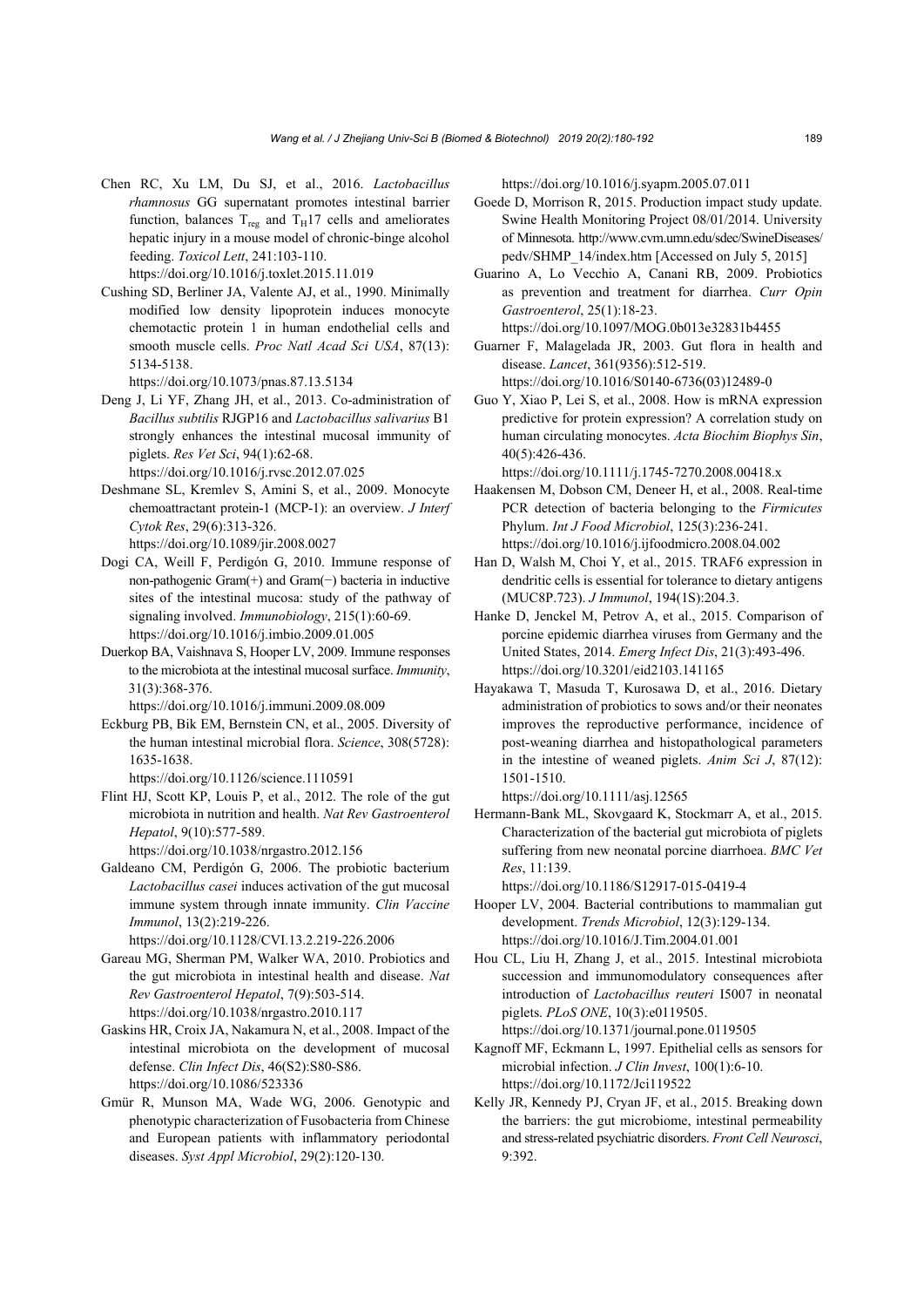https://doi.org/10.3389/Fncel.2015.00392

- Kemper N, 2008. Veterinary antibiotics in the aquatic and terrestrial environment. *Ecol Indic*, 8(1):1-13. https://doi.org/10.1016/j.ecolind.2007.06.002
- Klinge L, Vester U, Schaper J, et al., 2002. Severe *Fusobacteria* infections (Lemierre syndrome) in two boys. *Eur J Pediatr*, 161(11):616-618.

https://doi.org/10.1007/s00431-002-1026-5

- Koenig JE, Spor A, Scalfone N, et al., 2011. Succession of microbial consortia in the developing infant gut microbiome. *Proc Natl Acad Sci USA*, 108(S1):4578-4585. https://doi.org/10.1073/pnas.1000081107
- Lan JG, Cruickshank SM, Singh JC, et al., 2005. Different cytokine response of primary colonic epithelial cells to commensal bacteria. *World J Gastroenterol*, 11(22):3375- 3384.

https://doi.org/10.3748/wjg.v11.i22.3375

Lei K, Li YL, Yu DY, et al., 2013. Influence of dietary inclusion of *Bacillus licheniformis* on laying performance, egg quality, antioxidant enzyme activities, and intestinal barrier function of laying hens. *Poult Sci*, 92(9):2389- 2395.

https://doi.org/10.3382/ps.2012-02686

Ley RE, Hamady M, Lozupone C, et al., 2008. Evolution of mammals and their gut microbes. *Science*, 320(5883): 1647-1651.

https://doi.org/10.1126/science.1155725

- Li WF, Huang Y, Li YL, et al., 2012. Effect of oral administration of *Enterococcus faecium* Ef1 on innate immunity of sucking piglets. *Pak Vet J*, 33(1):9-13.
- Liu FN, Li GH, Wen K, et al., 2013. *Lactobacillus rhamnosus*  GG on rotavirus-induced injury of ileal epithelium in gnotobiotic pigs. *J Pediatr Gastroenterol Nutr*, 57(6): 750-758.
	- https://doi.org/10.1097/MPG.0b013e3182a356e1
- Lozupone CA, Stombaugh JI, Gordon JI, et al., 2012. Diversity, stability and resilience of the human gut microbiota. *Nature*, 489(7415):220-230. https://doi.org/10.1038/nature11550
- Mackie RI, Sghir A, Gaskins HR, 1999. Developmental microbial ecology of the neonatal gastrointestinal tract. *Am J Clin Nutr*, 69(5):1035S-1045S. https://doi.org/10.1093/ajcn/69.5.1035s
- Mao XB, Gu CS, Hu HY, et al., 2016. Dietary *Lactobacillus rhamnosus* GG supplementation improves the mucosal barrier function in the intestine of weaned piglets challenged by porcine rotavirus. *PLoS ONE*, 11(1):e0146312.
	- https://doi.org/10.1371/journal.pone.0146312
- Mazmanian SK, Liu CH, Tzianabos AO, et al., 2005. An immunomodulatory molecule of symbiotic bacteria directs maturation of the host immune system. *Cell*, 122(1): 107-118.

https://doi.org/10.1016/j.cell.2005.05.007

McCracken VJ, Lorenz RG, 2001. The gastrointestinal ecosystem: a precarious alliance among epithelium, immunity and microbiota. *Cell Microbiol*, 3(1):1-11. https://doi.org/10.1046/J.1462-5822.2001.00090.X

Meijerink M, van Hemert S, Taverne N, et al., 2010. Identification of genetic loci in *Lactobacillus plantarum* that modulate the immune response of dendritic cells using comparative genome hybridization. *PLoS ONE*, 5(5): e10632.

https://doi.org/10.1371/journal.pone.0010632

Meijerink M, Wells JM, Taverne N, et al., 2012. Immunomodulatory effects of potential probiotics in a mouse peanut sensitization model. *FEMS Immunol Med Microbiol*, 65(3):488-496.

https://doi.org/10.1111/j.1574-695X.2012.00981.x

Meng Y, Zhang Y, Liu M, et al., 2016. Evaluating intestinal permeability by measuring plasma endotoxin and diamine oxidase in children with acute lymphoblastic leukemia treated with high-dose methotrexate. *Anticancer Agents Med Chem*, 16(3):387-392.

https://doi.org/10.2174/1871520615666150812125955

Mennigen R, Nolte K, Rijcken E, et al., 2009. Probiotic mixture VSL#3 protects the epithelial barrier by maintaining tight junction protein expression and preventing apoptosis in a murine model of colitis. *Am J Physiol Gastrointest Liver Physiol*, 296(5):G1140-G1149.

https://doi.org/10.1152/ajpgi.90534.2008

- Nalle SC, Turner JR, 2015. Intestinal barrier loss as a critical pathogenic link between inflammatory bowel disease and graft-versus-host disease. *Mucosal Immunol*, 8(4):720-730. https://doi.org/10.1038/mi.2015.40
- National Research Council, 1998. Nutrient Requirements of Swine, 10th Ed. The National Academies Press, Washington, DC, USA.

https://doi.org/10.17226/6016

- Natividad JMM, Verdu EF, 2013. Modulation of intestinal barrier by intestinal microbiota: pathological and therapeutic implications. *Pharmacol Res*, 69(1):42-51. https://doi.org/10.1016/j.phrs.2012.10.007
- Ngamwongsatit B, Tanomsridachchai W, Suthienkul O, et al., 2016. Multidrug resistance in *Clostridium perfringens*  isolated from diarrheal neonatal piglets in Thailand. *Anaerobe*, 38:88-93.

https://doi.org/10.1016/j.anaerobe.2015.12.012

- Patil AK, Kumar S, Verma AK, et al., 2015. Probiotics as feed additives in weaned pigs: a review. *Livest Res Int*, 3: 31-39.
- Rajput IR, Li LY, Xin X, et al., 2013. Effect of *Saccharomyces boulardii* and *Bacillus subtilis* B10 on intestinal ultrastructure modulation and mucosal immunity development mechanism in broiler chickens. *Poult Sci*, 92(4):956-965. https://doi.org/10.3382/ps.2012-02845
- Rakoff-Nahoum S, Medzhitov R, 2008. Innate immune recognition of the indigenous microbial flora. *Mucosal Immunol*, 1(1):S10-S14.

https://doi.org/10.1038/mi.2008.49

Rescigno M, 2011. The intestinal epithelial barrier in the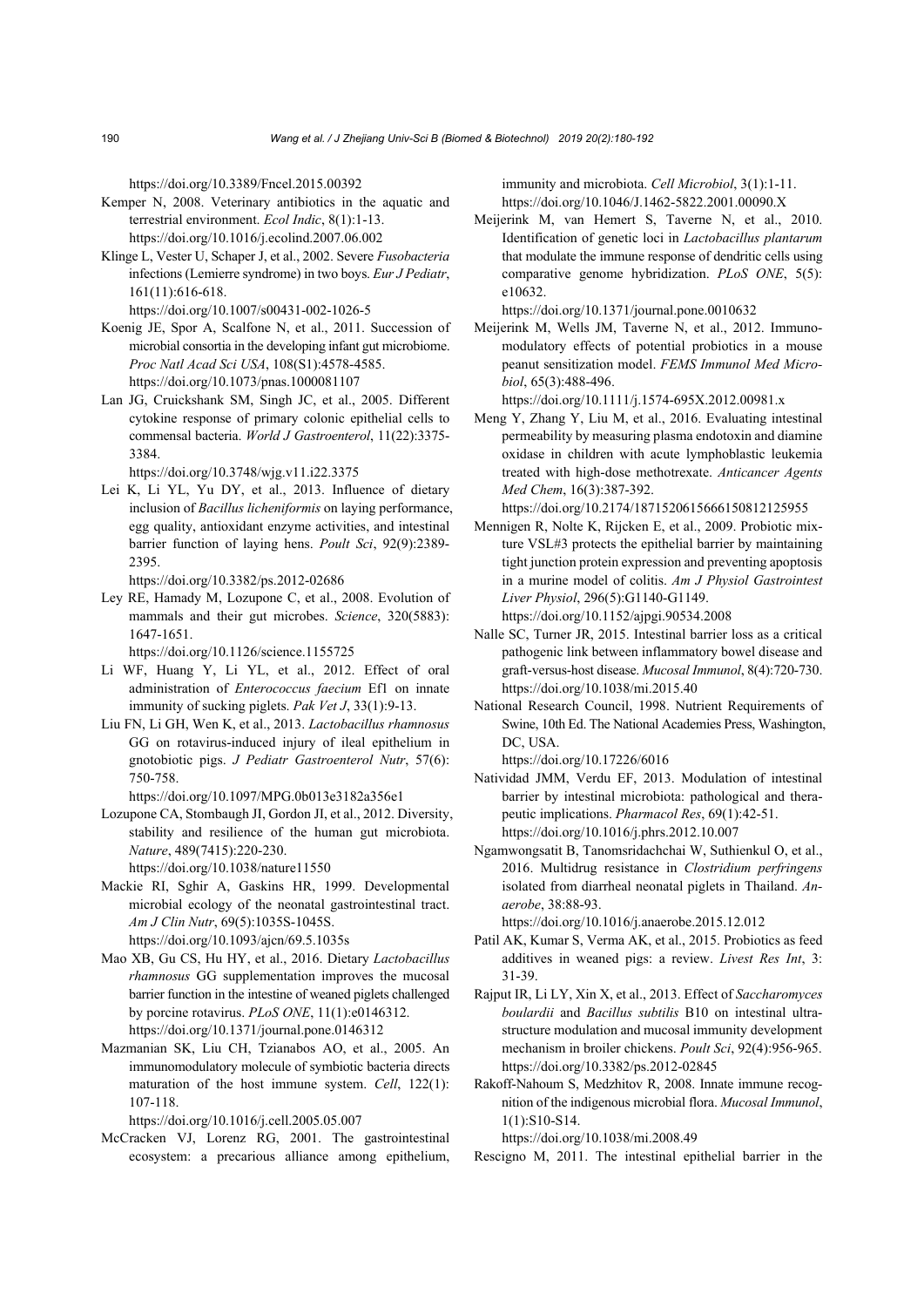control of homeostasis and immunity. *Trends Immunol*, 32(6):256-264.

https://doi.org/10.1016/j.it.2011.04.003

Rumbo M, Anderle P, Didierlaurent A, et al., 2004. How the gut links innate and adaptive immunity. *Ann N Y Acad Sci*, 1029:16-21.

https://doi.org/10.1196/annals.1309.003

- Salyers AA, 1984. *Bacteroides* of the human lower intestinal tract. *Annu Rev Microbiol*, 38:293-313. https://doi.org/10.1146/Annurev.Mi.38.100184.001453
- Shim SB, Verstegen MWA, Kim IH, et al., 2005. Effects of feeding antibiotic-free creep feed supplemented with oligofructose, probiotics or synbiotics to suckling piglets increases the preweaning weight gain and composition of intestinal microbiota. *Arch Anim Nutr*, 59(6):419-427. https://doi.org/10.1080/17450390500353234
- Standiford TJ, Kunkel SL, Phan SH, et al., 1991. Alveolar macrophage-derived cytokines induce monocyte chemoattractant protein-1 expression from human pulmonary type II-like epithelial cells. *J Biol Chem*, 266(15):9912- 9918.
- Stappenbeck TS, Hooper LV, Gordon JI, 2002. Developmental regulation of intestinal angiogenesis by indigenous microbes via Paneth cells. *Proc Natl Acad Sci USA*, 99(24):15451- 15455.

https://doi.org/10.1073/pnas.202604299

Sun RQ, Cai RJ, Chen YQ, et al., 2012. Outbreak of porcine epidemic diarrhea in suckling piglets, China. *Emerg Infect Dis*, 18(1):161-163. https://doi.org/10.3201/eid1801.111259

Sun YJ, Cao HJ, Jin Q, et al., 2011. Effects of penehyclidine hydrochloride on rat intestinal barrier function during cardiopulmonary bypass. *World J Gastroenterol*, 17(16): 2137-2142.

https://doi.org/10.3748/wjg.v17.i16.2137

Swank GM, Deitch EA, 1996. Role of the gut in multiple organ failure: bacterial translocation and permeability changes. *World J Surg*, 20(4):411-417.

https://doi.org/10.1007/s002689900065

Tannock GW, 2001. Molecular assessment of intestinal microflora. *Am J Clin Nutr*, 73(2):410S-414S. https://doi.org/10.1093/ajcn/73.2.410s

Taras D, Vahjen W, Macha M, et al., 2006. Performance, diarrhea incidence, and occurrence of *Escherichia coli*  virulence genes during long-term administration of a probiotic *Enterococcus faecium* strain to sows and piglets. *J Anim Sci*, 84(3):608-617.

https://doi.org/10.2527/2006.843608x

Theuns S, Conceição-Neto N, Christiaens I, et al., 2015. Complete genome sequence of a porcine epidemic diarrhea virus from a novel outbreak in Belgium, January 2015. *Genome Announc*, 3(3):e00506-15.

https://doi.org/10.1128/genomeA.00506-15

Toledo A, Gómez D, Cruz C, et al., 2012. Prevalence of virulence genes in *Escherichia coli* strains isolated from piglets in the suckling and weaning period in Mexico. *J Med Microbiol*, 61(1):148-156.

https://doi.org/10.1099/jmm.0.031302-0

- Turner JR, 2009. Intestinal mucosal barrier function in health and disease. *Nat Rev Immunol*, 9(11):799-809. https://doi.org/10.1038/nri2653
- Ukena SN, Westendorf AM, Hansen W, et al., 2005. The host response to the probiotic *Escherichia coli* strain Nissle 1917: specific up-regulation of the proinflammatory chemokine MCP-1. *BMC Med Genet*, 6:43. https://doi.org/10.1186/1471-2350-6-43
- Vizoso Pinto MG, Gómez MR, Seifert S, et al., 2009. Lactobacilli stimulate the innate immune response and modulate the TLR expression of HT29 intestinal epithelial cells *in vitro*. *Int J Food Microbiol*, 133(1-2):86-93. https://doi.org/10.1016/j.ijfoodmicro.2009.05.013
- Wang JJ, Tang H, Zhang CH, et al., 2015. Modulation of gut microbiota during probiotic-mediated attenuation of metabolic syndrome in high fat diet-fed mice. *ISME J*, 9(1):1-15.

https://doi.org/10.1038/ismej.2014.99

Wang Y, Wu YP, Wang YB, 2017. *Bacillus amyloliquefaciens* SC06 alleviates the oxidative stress of IPEC-1 via modulating Nrf2/Keap1 signaling pathway and decreasing ROS production. *Appl Microbiol Biotechnol*, 101(7): 3015-3026.

https://doi.org/10.1007/s00253-016-8032-4

Wen K, Tin C, Wang HF, et al., 2014. Probiotic *Lactobacillus rhamnosus* GG enhanced Th1 cellular immunity but did not affect antibody responses in a human gut microbiota transplanted neonatal gnotobiotic pig model. *PLoS ONE*, 9(4):e94504.

https://doi.org/10.1371/journal.pone.0094504

Wen K, Liu FN, Li GH, et al., 2015. *Lactobacillus rhamnosus* GG dosage affects the adjuvanticity and protection against rotavirus diarrhea in gnotobiotic pigs. *J Pediatr Gastroenterol Nutr*, 60(6):834-843.

https://doi.org/10.1097/MPG.0000000000000694

Wu SG, Rhee KJ, Albesiano E, et al., 2009. A human colonic commensal promotes colon tumorigenesis via activation of T helper type 17 T cell responses. *Nat Med*, 15(9): 1016-1022.

https://doi.org/10.1038/nm.2015

Zeyner A, Boldt E, 2006. Effects of a probiotic *Enterococcus faecium* strain supplemented from birth to weaning on diarrhoea patterns and performance of piglets. *J Anim Physiol Anim Nutr*, 90(1-2):25-31.

https://doi.org/10.1111/j.1439-0396.2005.00615.x

Zhang L, Xu YQ, Liu HY, et al., 2010. Evaluation of *Lactobacillus rhamnosus* GG using an *Escherichia coli*  K88 model of piglet diarrhoea: effects on diarrhoea incidence, faecal microflora and immune responses. *Vet Microbiol*, 141(1-2):142-148.

https://doi.org/10.1016/j.vetmic.2009.09.003

Zhang Q, Eicher SD, Applegate TJ, 2015. Development of